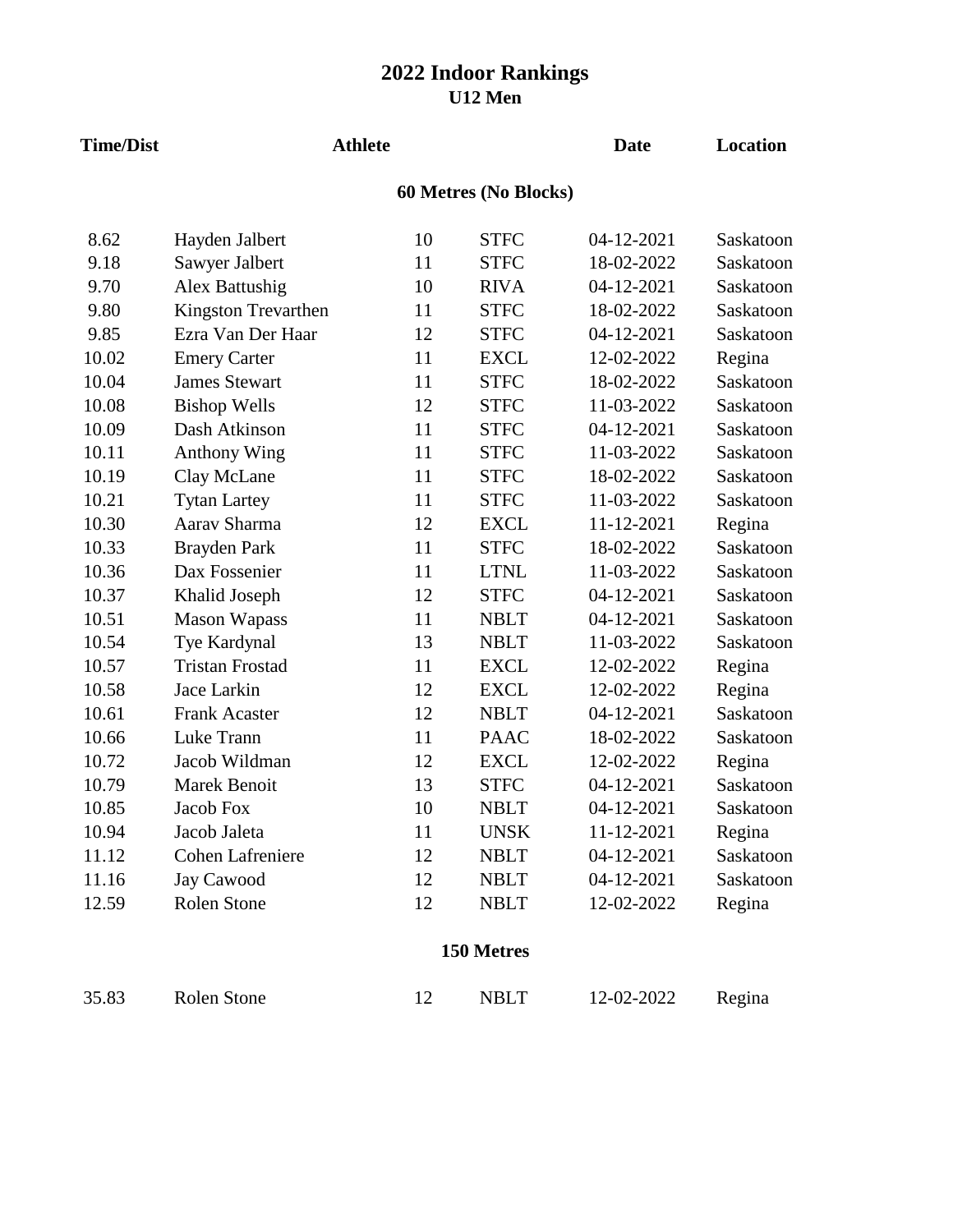## **U12 Men 2022 Indoor Rankings**

| <b>Time/Dist</b>  |                         | <b>Athlete</b>                  |                              | <b>Date</b> | <b>Location</b> |  |  |  |
|-------------------|-------------------------|---------------------------------|------------------------------|-------------|-----------------|--|--|--|
| 600 Metres        |                         |                                 |                              |             |                 |  |  |  |
| 2:07.33           | <b>Emery Carter</b>     | 11                              | <b>EXCL</b>                  | 12-02-2022  | Regina          |  |  |  |
| 2:11.74           | Tye Kardynal            | 13                              | <b>NBLT</b>                  | 11-03-2022  | Saskatoon       |  |  |  |
|                   |                         |                                 | 800 Metres                   |             |                 |  |  |  |
| 3:11.11           | <b>Cohen Lafreniere</b> | 12                              | <b>NBLT</b>                  | 04-12-2021  | Saskatoon       |  |  |  |
| 3:12.64           | <b>Frank Acaster</b>    | 12                              | <b>NBLT</b>                  | 04-12-2021  | Saskatoon       |  |  |  |
| 3:13.34           | Khalid Joseph           | 12                              | <b>STFC</b>                  | 04-12-2021  | Saskatoon       |  |  |  |
| 3:40.27           | Colin Anderson          | 10                              | <b>EXCL</b>                  | 11-12-2021  | Regina          |  |  |  |
| 4:36.44           | <b>Rolen Stone</b>      | 12                              | <b>NBLT</b>                  | 18-02-2022  | Saskatoon       |  |  |  |
|                   |                         |                                 | 1000 Metres                  |             |                 |  |  |  |
| 3:40.22           | <b>Emery Carter</b>     | 11                              | <b>EXCL</b>                  | 12-02-2022  | Regina          |  |  |  |
|                   |                         |                                 | 60m Foam Hurdles (No Blocks) |             |                 |  |  |  |
| 12.28             | Dash Atkinson           | 11                              | <b>STFC</b>                  | 04-12-2021  | Saskatoon       |  |  |  |
| 12.47             | <b>Marek Benoit</b>     | 13                              | <b>STFC</b>                  | 04-12-2021  | Saskatoon       |  |  |  |
| 12.87             | <b>Mason Wapass</b>     | 11                              | <b>NBLT</b>                  | 04-12-2021  | Saskatoon       |  |  |  |
| 12.93             | Ezra Van Der Haar       | 12                              | <b>STFC</b>                  | 04-12-2021  | Saskatoon       |  |  |  |
| 13.09             | Jacob Fox               | 10                              | <b>NBLT</b>                  | 04-12-2021  | Saskatoon       |  |  |  |
| 13.77             | Tye Kardynal            | 13                              | <b>NBLT</b>                  | 04-12-2021  | Saskatoon       |  |  |  |
| 13.99             | <b>Frank Acaster</b>    | 12                              | <b>NBLT</b>                  | 04-12-2021  | Saskatoon       |  |  |  |
| 15.23             | <b>Cohen Lafreniere</b> | 12                              | <b>NBLT</b>                  | 04-12-2021  | Saskatoon       |  |  |  |
| 16.10             | <b>Jay Cawood</b>       | 12                              | <b>NBLT</b>                  | 04-12-2021  | Saskatoon       |  |  |  |
|                   |                         | 60m Hurdles 24 inch (No Blocks) |                              |             |                 |  |  |  |
| 11.82             | <b>Tytan Lartey</b>     | 11                              | <b>STFC</b>                  | 11-03-2022  | Saskatoon       |  |  |  |
| 11.94             | Dash Atkinson           | 11                              | <b>STFC</b>                  | 11-03-2022  | Saskatoon       |  |  |  |
| 11.94             | Marek Benoit            | 13                              | <b>STFC</b>                  | 11-03-2022  | Saskatoon       |  |  |  |
| 14.78             | John Hansen             | 11                              | <b>RIVA</b>                  | 11-03-2022  | Saskatoon       |  |  |  |
|                   |                         |                                 | <b>High Jump</b>             |             |                 |  |  |  |
| 1.00 <sub>m</sub> | Aarav Sharma            | 12                              | <b>EXCL</b>                  | 11-12-2021  | Regina          |  |  |  |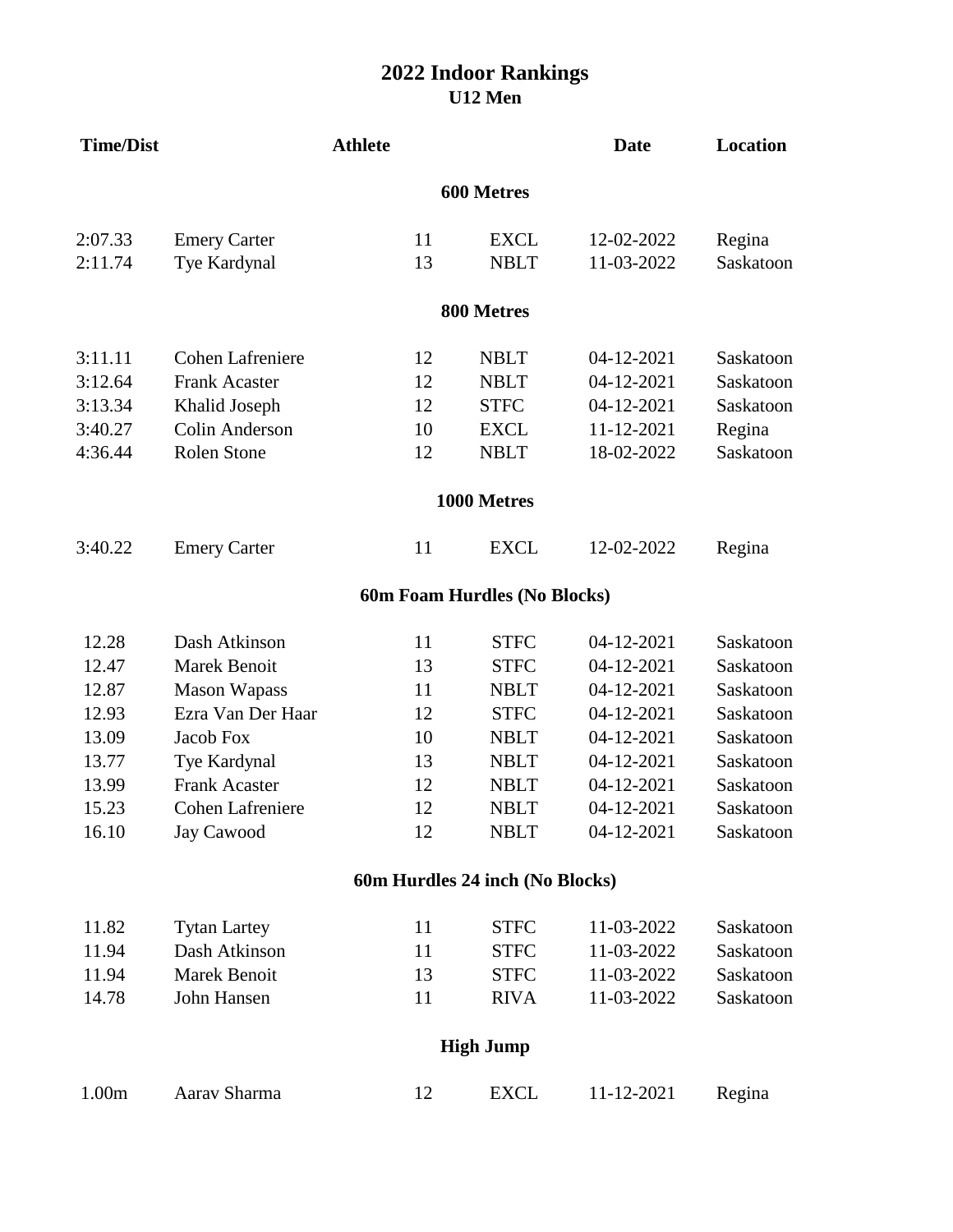## **U12 Men 2022 Indoor Rankings**

| <b>Time/Dist</b>  |                        | <b>Athlete</b> |                        | <b>Date</b> | <b>Location</b> |
|-------------------|------------------------|----------------|------------------------|-------------|-----------------|
|                   |                        |                | <b>Long Jump</b>       |             |                 |
| 3.94m             | Sawyer Jalbert         | 11             | <b>STFC</b>            | 18-02-2022  | Saskatoon       |
| 3.40m             | Jacob Jaleta           | 11             | <b>UNSK</b>            | 11-12-2021  | Regina          |
| 3.21m             | Aarav Sharma           | 12             | <b>EXCL</b>            | 11-12-2021  | Regina          |
| 3.18m             | Jacob Wildman          | 12             | <b>EXCL</b>            | 12-02-2022  | Regina          |
| 3.11m             | <b>Tytan Lartey</b>    | 11             | <b>STFC</b>            | 11-03-2022  | Saskatoon       |
| 3.03m             | Jace Larkin            | 12             | <b>EXCL</b>            | 12-02-2022  | Regina          |
| 2.96m             | Dash Atkinson          | 11             | <b>STFC</b>            | 11-03-2022  | Saskatoon       |
| 2.95m             | <b>Tristan Frostad</b> | 11             | <b>EXCL</b>            | 12-02-2022  | Regina          |
| 2.91 <sub>m</sub> | Luke Trann             | 11             | <b>PAAC</b>            | 18-02-2022  | Saskatoon       |
| 2.85m             | Brayden Park           | 11             | <b>STFC</b>            | 18-02-2022  | Saskatoon       |
| 2.77m             | <b>Anthony Wing</b>    | 11             | <b>STFC</b>            | 11-03-2022  | Saskatoon       |
| 2.70 <sub>m</sub> | Tye Kardynal           | 13             | <b>NBLT</b>            | 11-03-2022  | Saskatoon       |
| 2.65m             | <b>Marek Benoit</b>    | 13             | <b>STFC</b>            | 11-03-2022  | Saskatoon       |
| 2.36m             | <b>Rolen Stone</b>     | 12             | <b>NBLT</b>            | 12-02-2022  | Regina          |
| 2.02m             | John Hansen            | 11             | <b>RIVA</b>            | 11-03-2022  | Saskatoon       |
|                   |                        |                | <b>Shot Put 2kg</b>    |             |                 |
| 5.36m             | <b>Bishop Wells</b>    | 12             | <b>STFC</b>            | 11-03-2022  | Saskatoon       |
| 5.32m             | Jacob Jaleta           | 11             | <b>UNSK</b>            | 11-12-2021  | Regina          |
| 4.51m             | Aarav Sharma           | 12             | <b>EXCL</b>            | 11-12-2021  | Regina          |
| 4.05m             | Jace Larkin            | 12             | <b>EXCL</b>            | 12-02-2022  | Regina          |
| 3.89m             | <b>Rolen Stone</b>     | 12             | <b>NBLT</b>            | 12-02-2022  | Regina          |
| 3.43m             | Jacob Wildman          | 12             | <b>EXCL</b>            | 12-02-2022  | Regina          |
| 3.33m             | <b>Tristan Frostad</b> | 11             | <b>EXCL</b>            | 11-12-2021  | Regina          |
|                   |                        |                | <b>Speed Triathlon</b> |             |                 |
| 255               | Jace Larkin            | 12             | <b>EXCL</b>            | 12-02-2022  | Regina          |
| 227               | Jacob Wildman          | 12             | <b>EXCL</b>            | 12-02-2022  | Regina          |
| 183               | <b>Tristan Frostad</b> | 11             | <b>EXCL</b>            | 12-02-2022  | Regina          |
| 134               | Rolen Stone            | 12             | <b>NBLT</b>            | 12-02-2022  | Regina          |

117 Emery Carter 11 EXCL 12-02-2022 Regina